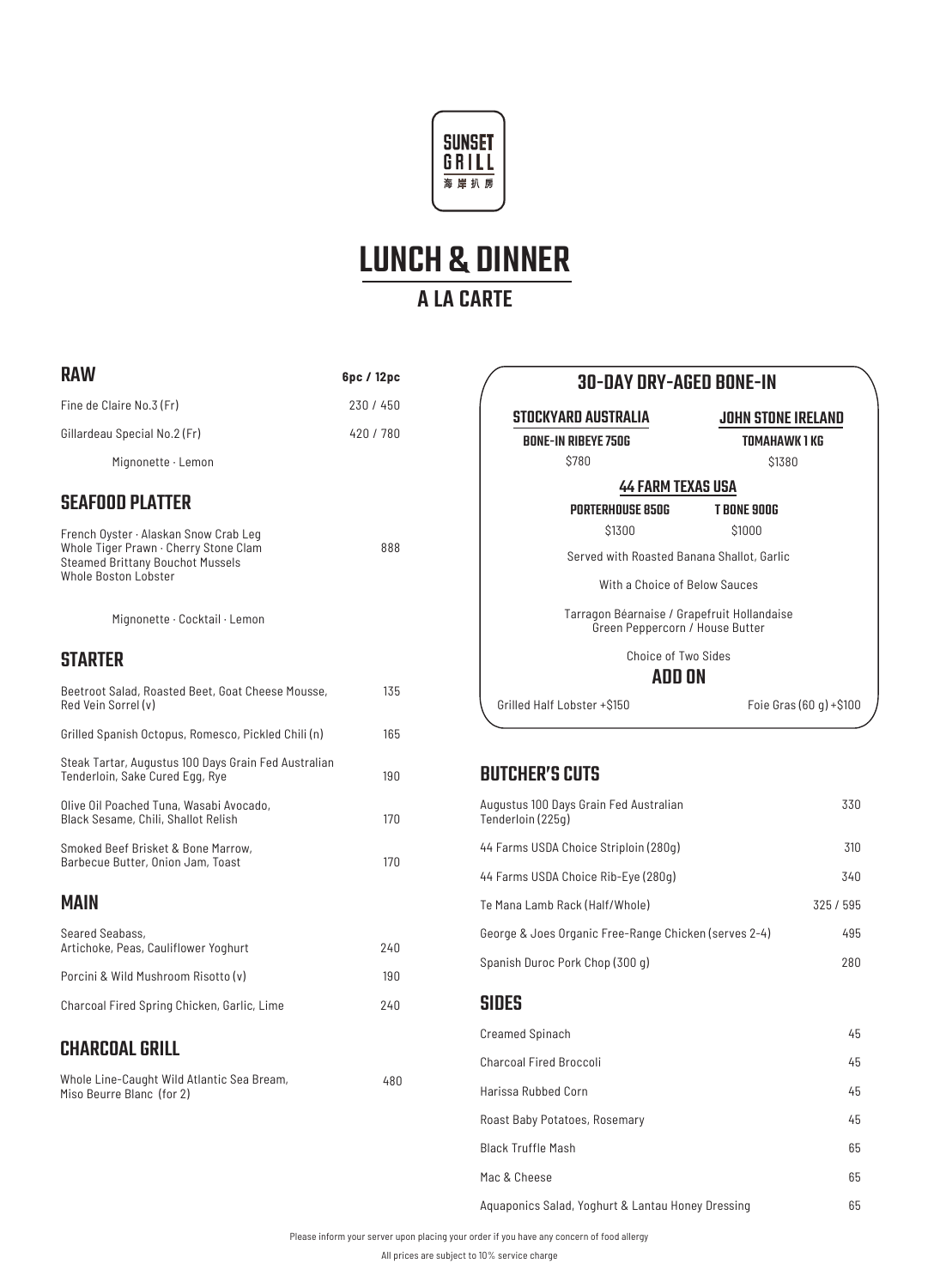

# WINE BY GLASS SELECTION

| <b>SPARKLING WINE</b>                                                                             | <b>VINTAGE</b> | <b>BOTTLE</b> | <b>GLASS</b> |
|---------------------------------------------------------------------------------------------------|----------------|---------------|--------------|
| Veuve Clicquot Ponsardin, Yellow Label, Champagne                                                 | <b>NV</b>      | 1100          | 215          |
| Lodern Gasperini - Venegazzù del Montell, Prosecco Brut Superiore<br>"Spumante" DOCG Asolo, Italy | <b>NV</b>      | 600           | 150          |
| <b>WHITE WINE</b>                                                                                 |                |               |              |
| Louis Moreau, Chablis, France                                                                     | 2018           | 630           | 140          |
| Max Ferd. Richter, Riesling Trocken Estate, Mosel, Germany                                        | 2019           | 520           | 130          |
| Grove Mill, Sauvignon Blanc, Marlborough, New Zealand                                             | 2020           | 520           | 120          |
| Twinwoods Estate, Chardonnay, Margaret River, Australia                                           | 2017           | 480           | 105          |
| <b>ROSÉ</b>                                                                                       |                |               |              |
| Mirabeau, Pure Rosé, Provence, France                                                             | 2019           | 510           | 125          |
| Le Marognole, Rosato " EL Marascar", Veronese, Italy                                              | 2018/19        | 500           | 110          |
| <b>RED WINE</b>                                                                                   |                |               |              |
| Baron Edmond de Rotschild, Chateau des Laurets                                                    | 2015           | 690           | 160          |
| Cascina Baricchi Barbera d'Alba Riva della Coda, Italy                                            | 2016           | 670           | 150          |
| Losada Vinos de Finca, "Losada", Bierzo, Spain                                                    | 2017           | 630           | 140          |
| St Hallett, Gamekeeper's Shiraz, Barossa, Australia                                               | 2019           | 580           | 130          |
| Viña Leyda, Reserva Pinot Noir, Leyda Valley, Chile                                               | 2018           | 520           | 120          |
| Twinwoods Estate, Cabernet Sauvignon, Margaret River, Australia                                   | 2016           | 480           | 105          |